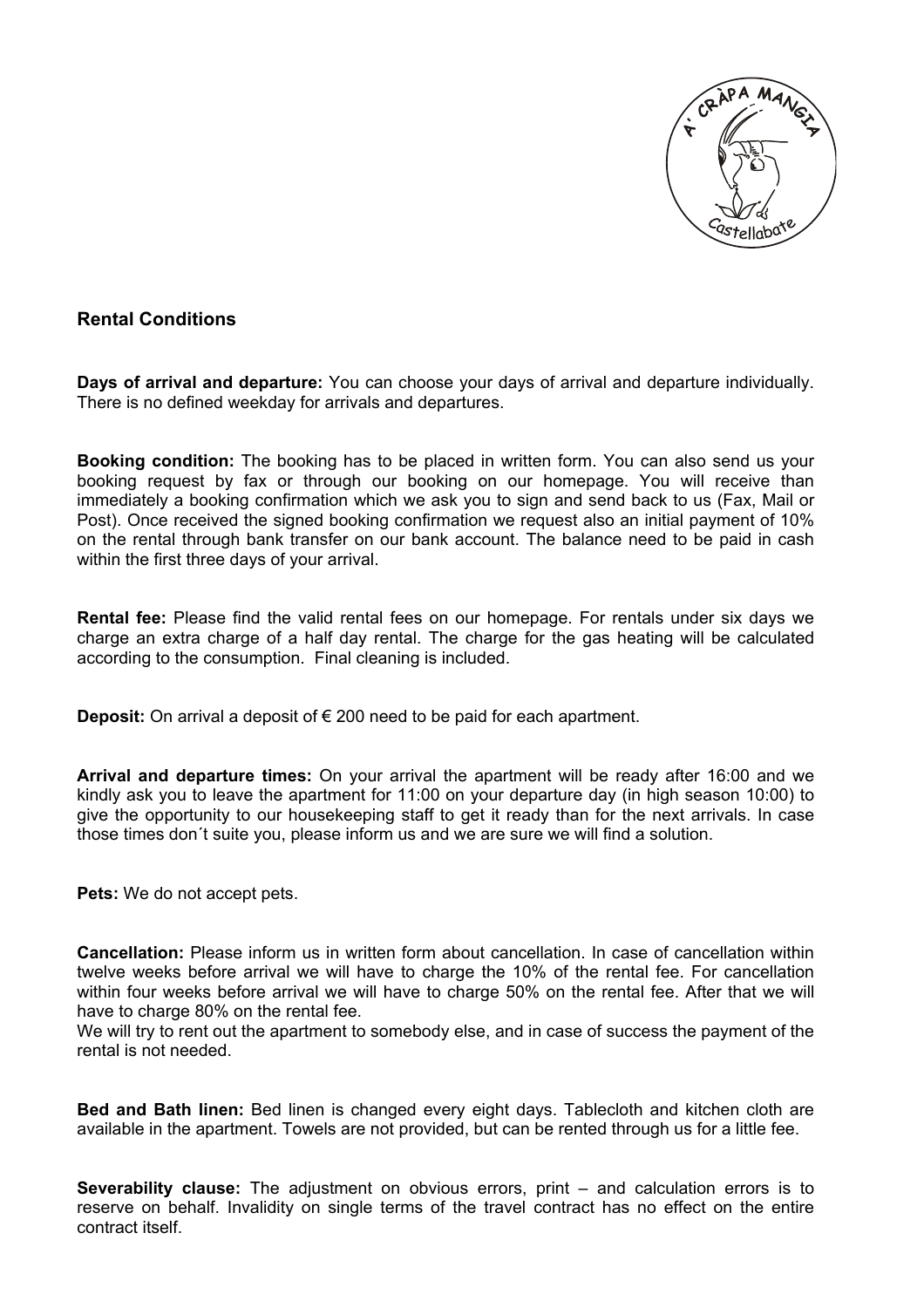

#### **Directions – How to get to "A´ Cràpa Mangia"?**

- Motorway A3 from Rom in direction Reggio di Calabria
- Pass Naples and Salerno
- Exit at Battipaglia/ Costiera Cilentana and take the direction towards Paestum/Agropoli
- Pass Battipaglia
- Take the exit for Agropoli Sud
- Keep going towards Santa Maria di Castellabate / Castellabate
- After 7 km you can see on the right side the Hotel Restaurant EDEN and after that a Bar called Dolce Angolo.
- Shortly after that take the SP 15 on the left side towards Castellabate (Please note small sign on the right hand side of the road – see picture 1)
- After 3 km you can find our sign attached on a utility pole on the right side (see picture 2), turn right there.
- After the fourth house (pink!) turn left (see picture 3) and **"A´ Cràpa Mangia"** is there.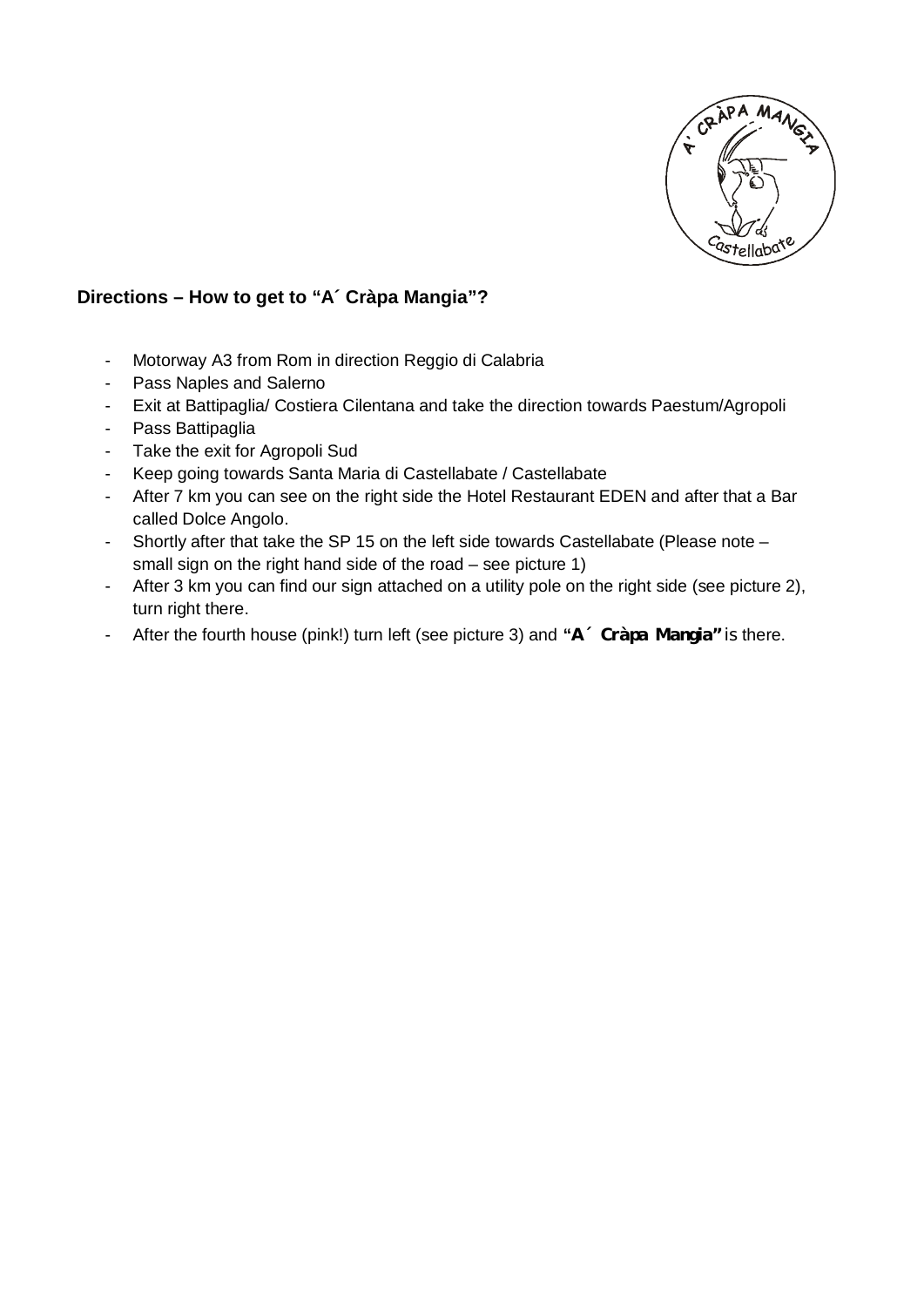## **Foto 1:**



## **Foto 2:**